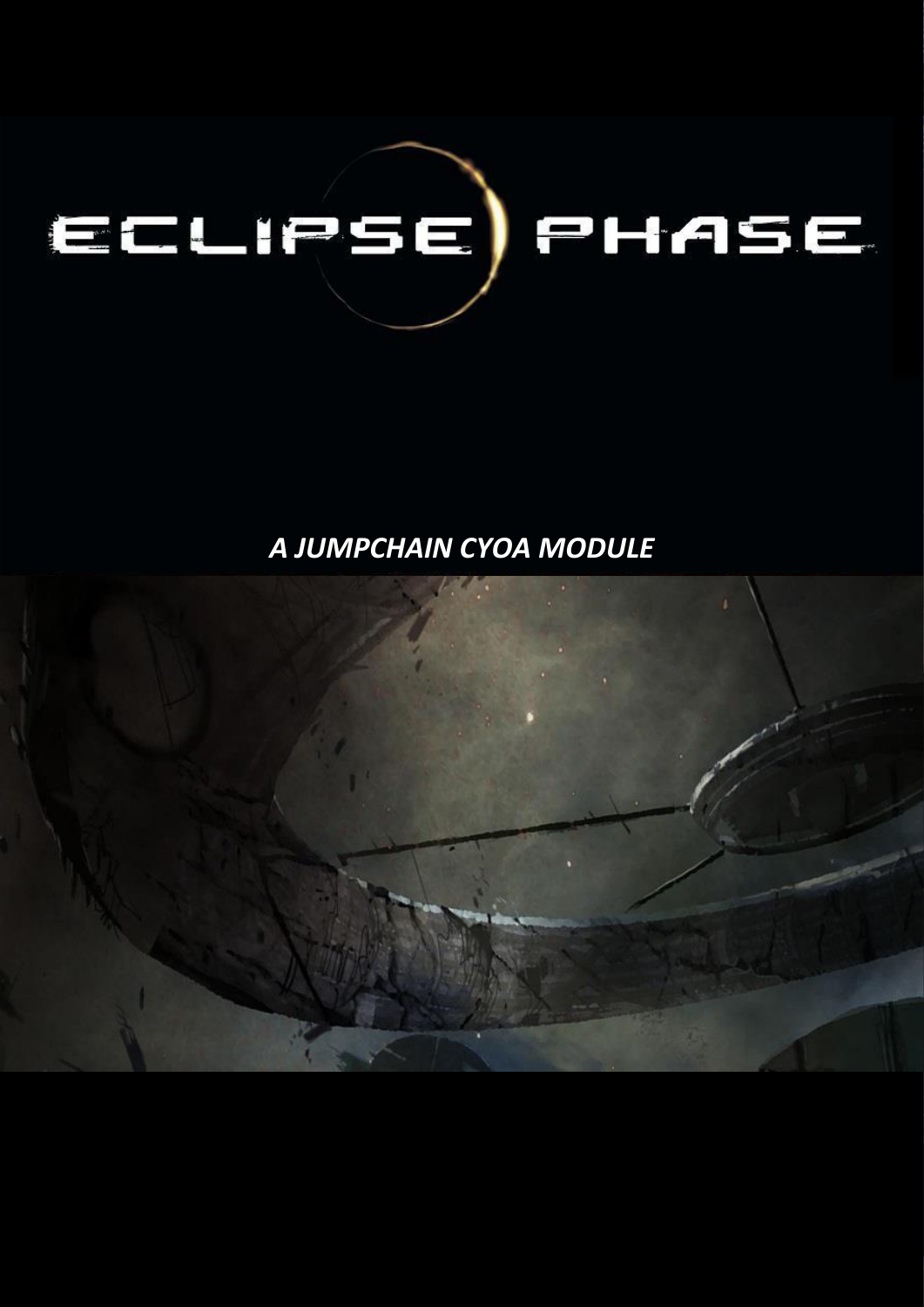| $\mathbb{R}^n$ . The contract of the contract of the contract of the contract of the contract of the contract of the contract of the contract of the contract of the contract of the contract of the contract of the contract of |  |
|----------------------------------------------------------------------------------------------------------------------------------------------------------------------------------------------------------------------------------|--|
| Hyperlinked Index Page & PDF Bookmarked for your convenience.                                                                                                                                                                    |  |
|                                                                                                                                                                                                                                  |  |
|                                                                                                                                                                                                                                  |  |
|                                                                                                                                                                                                                                  |  |
|                                                                                                                                                                                                                                  |  |
|                                                                                                                                                                                                                                  |  |
|                                                                                                                                                                                                                                  |  |
|                                                                                                                                                                                                                                  |  |
|                                                                                                                                                                                                                                  |  |
|                                                                                                                                                                                                                                  |  |
|                                                                                                                                                                                                                                  |  |
|                                                                                                                                                                                                                                  |  |
|                                                                                                                                                                                                                                  |  |
|                                                                                                                                                                                                                                  |  |
|                                                                                                                                                                                                                                  |  |
|                                                                                                                                                                                                                                  |  |
|                                                                                                                                                                                                                                  |  |
|                                                                                                                                                                                                                                  |  |
|                                                                                                                                                                                                                                  |  |
|                                                                                                                                                                                                                                  |  |
|                                                                                                                                                                                                                                  |  |
|                                                                                                                                                                                                                                  |  |
|                                                                                                                                                                                                                                  |  |
|                                                                                                                                                                                                                                  |  |
|                                                                                                                                                                                                                                  |  |
|                                                                                                                                                                                                                                  |  |
|                                                                                                                                                                                                                                  |  |
|                                                                                                                                                                                                                                  |  |
|                                                                                                                                                                                                                                  |  |
|                                                                                                                                                                                                                                  |  |
|                                                                                                                                                                                                                                  |  |
|                                                                                                                                                                                                                                  |  |
|                                                                                                                                                                                                                                  |  |
|                                                                                                                                                                                                                                  |  |
|                                                                                                                                                                                                                                  |  |
|                                                                                                                                                                                                                                  |  |
|                                                                                                                                                                                                                                  |  |
|                                                                                                                                                                                                                                  |  |
|                                                                                                                                                                                                                                  |  |
|                                                                                                                                                                                                                                  |  |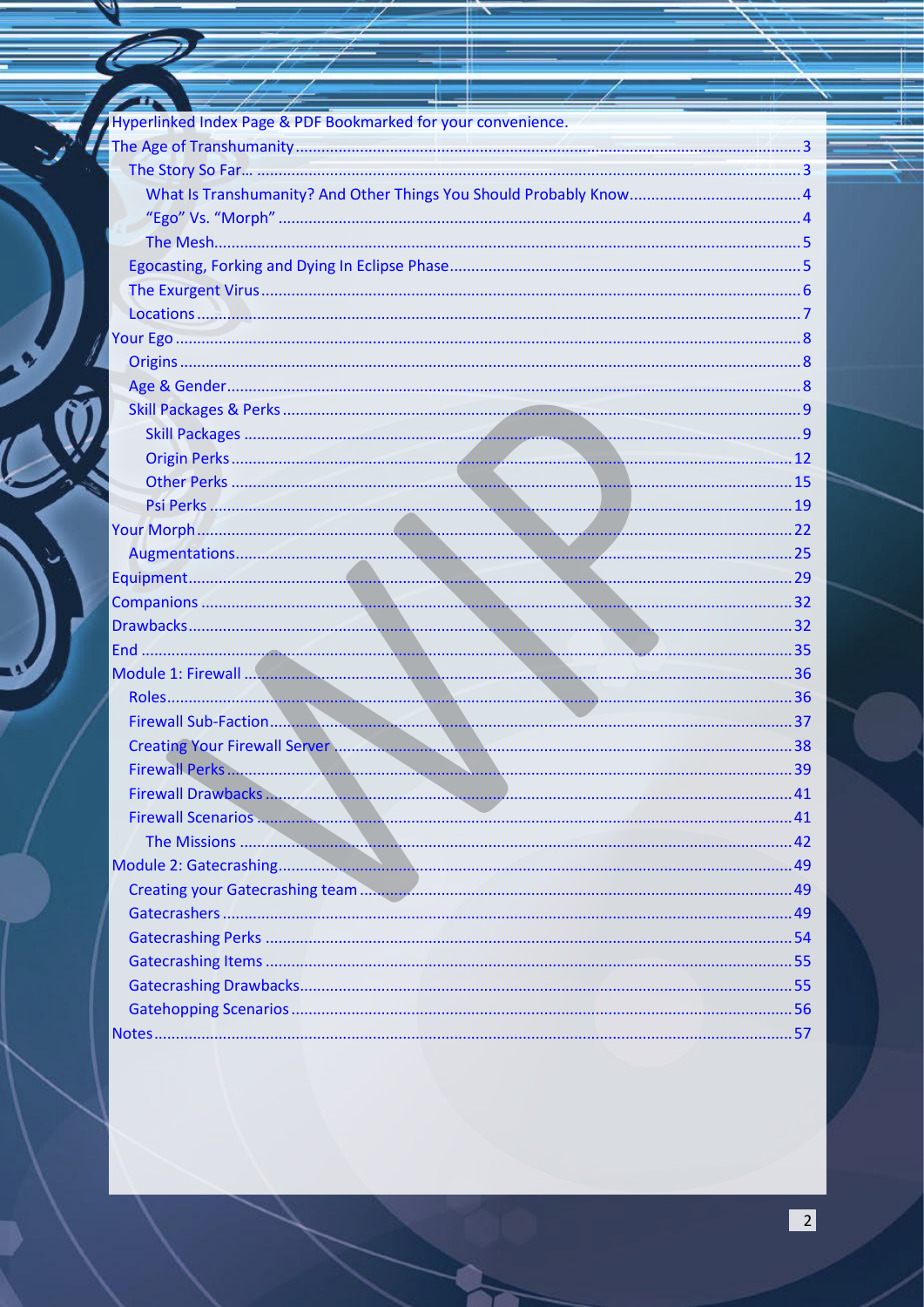## <span id="page-2-0"></span>**The Age of Transhumanity**

Welcome to the universe of Eclipse Phase. Things are a little bit different here than what you might be used to. EP is a (mostly) hard science fiction setting where transhumanity is just starting to expand beyond the solar system after largely abandoning Earth.

The incredible feats that technology can perform in this time are cast into stark outline by the horrors it has been put to.

As usual, your account has been credited with **1,000cp** to spend as you will.

You don't have to spend all your points in the main jump – you can hold some of your cp to spend in Module 1: Firewall and Module 2: Gatecrashing if you like. It's up to you.

- Text this colour is flavour text. You can skip it, but it contains information about the universe you may wish to know.
- Text this colour contains information relevant to your jumpchain build. If you require clarification on something, check the Notes section at the very end, which contains some clarifications and more detail about some things.

#### <span id="page-2-1"></span>**The Story So Far…**

10 years ago, Earth was lost in a war with a group of ASIs known as the TITANs (not to be confused with Titan, the moon of Saturn, or Titanians, who live there), using terrifying and advanced technology. Among the most horrific weapons used was a multi-vector virus known as 'the exurgent virus', a lingering threat which can convert regular people into exurgents, who then work towards the TITANs' inscrutable goals…or turn into monsters, or both. The TITANs went quiet about a year after the war started, but by then Earth was already a ruin.

Earth itself is quarantined with a perimeter of killsats against both intruders and escapees, though nobody is taking credit for placing them there. What became of the TITANs is unknown, though their war machines, nanoswarms and exurgents linger in many places throughout the system. Fear of their return – of a second Fall - has moulded the development of transhumanity's society, politics and defence.

Despite this crippling, transhuman society has used hints and advances reverse-engineered from TITAN technology to advance to the point they are now.

The majority of refugees used a process called 'egocasting' to digitally scan their minds and broadcast it to off-world colonies run by the hyper-corporations, while others were accepted by different habitats located throughout the solar system.

For the most part, the hypercorps use this glut of surplus manpower to produce almost cost-free labour for terraforming Mars, constructing aerostats on Venus and building more habitats. Nearly all hypercorps work together under a group called the Planetary Consortium, like the UN with teeth.

After the bulk of Earth's survivors shifted to inhabiting the solar system, the first Pandora Gate was discovered on the eponymous moon of Saturn, followed by four more scattered about the solar system. They allow wormholes to be made to a wider network of gates on exoplanets throughout the galaxy, though who made them, and why, remain unknown. It should be noted that the only aliens we have contacted – the Factors, who arrived in the solar system by starship – continually warn against using the Gate network – a warning most of transhumanity has so far ignored.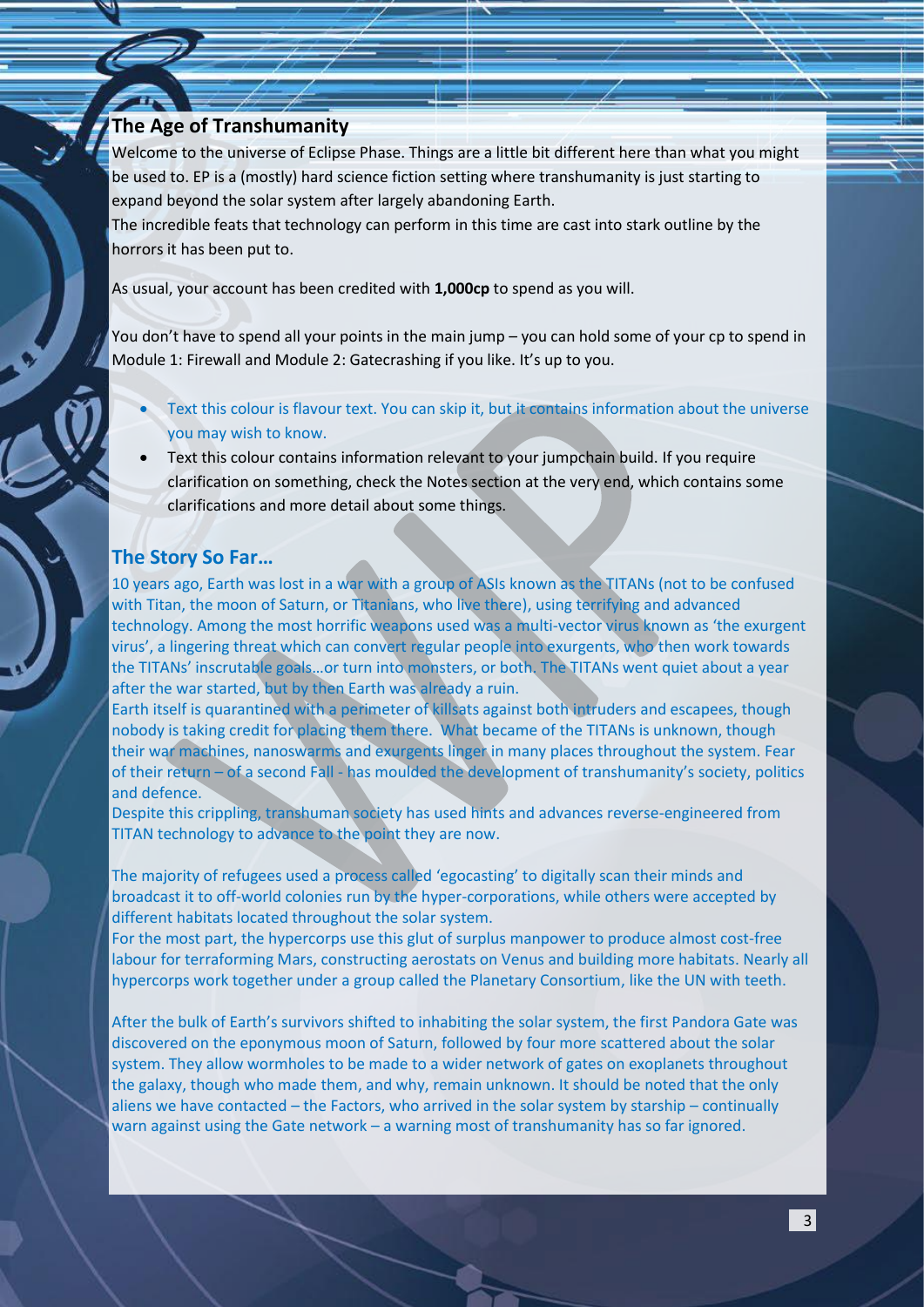It is widely believed that the TITANs made the five solar system gates, and the popular theory is they then left the solar system through them. There has yet to be proven contact with extra-terrestrial intelligence through the gates, though the ruins of other extrasolar civilisations on Gate-linked worlds are abundant.

Many people – scientists, sociologists and laypeople – are worried about what this means for the future of transhumanity.

#### <span id="page-3-0"></span>**What Is Transhumanity? And Other Things You Should Probably Know**

"Transhumanity" is the nebulous identity of society in Eclipse Phase. It includes:

- Humans in all their forms: natural, artificial, uploaded to simulation or housed in artificial bodies.
- Uplifts Animals of several species we have modified for human-like intelligence and function.
- Artificially Generated Intelligences (AGIs) Digital intelligences that either arose spontaneously from sufficiently complex programs or were designed for sentience/sapience from the ground up, sometimes mimicking the human/uplift mind, sometimes with entirely novel neural architecture.

Some places or social clades have biases against the latter two, but it is generally agreed throughout the Solar System that a transhuman mind – the *ego –* remains a human being no matter if the consciousness is in a biological body, a mechanical one, stored active or inactive on a computer server, or some combination of them all.

Not-Transhumans include:

- An "AI" is a simple artificial intelligence that might seem as smart as a transhuman but is not capable of learning or developing outside its original parameters. This includes muses, device AIs, autopilots, autonomous weapons, mesh helpware, secretary automatons, service AIs, feral artificials and more.
- Alien intelligences, of which the Factors are the only sapient ones known, are not considered a part of transhumanity, nor are Exurgents, which despite being formerly transhuman, follow an unknown and alien agenda, if their minds remain intact enough for sapience.
- Seed AIs, which are artificial super intelligences (ASIs) capable of self-improvement on an exponential level, capable of going far beyond any transhuman intelligence. Seed AIs are prohibited by all governments, as they were the basis of the TITANs.
- Exhumans cross the border of the definition. They used to be transhuman but usually have augmented and edited their morphs and egos into inhuman "superior" forms, but often exist on the edge of transhuman society rather than being entirely separate from it. Exhumans usually specialise in a type of superiority of form – using evolutionary algorithms or augmentations to become apex predators, superminds, or becoming parasites within transhuman society itself.

#### <span id="page-3-1"></span>**"Ego" Vs. "Morph"**

Your *ego* is your mind, personality, memories and consciousness. In Eclipse Phase, the ego can be copied digitally, allowing it to be scanned and sent from place to place like any other data. It can be copied without errors, digitally edited or stored, upgraded with software, and then installed in different bodies or VR simulations. It can even be broadcast to a distance habitat or spacecraft (egocasting), which is the preferred method of travel.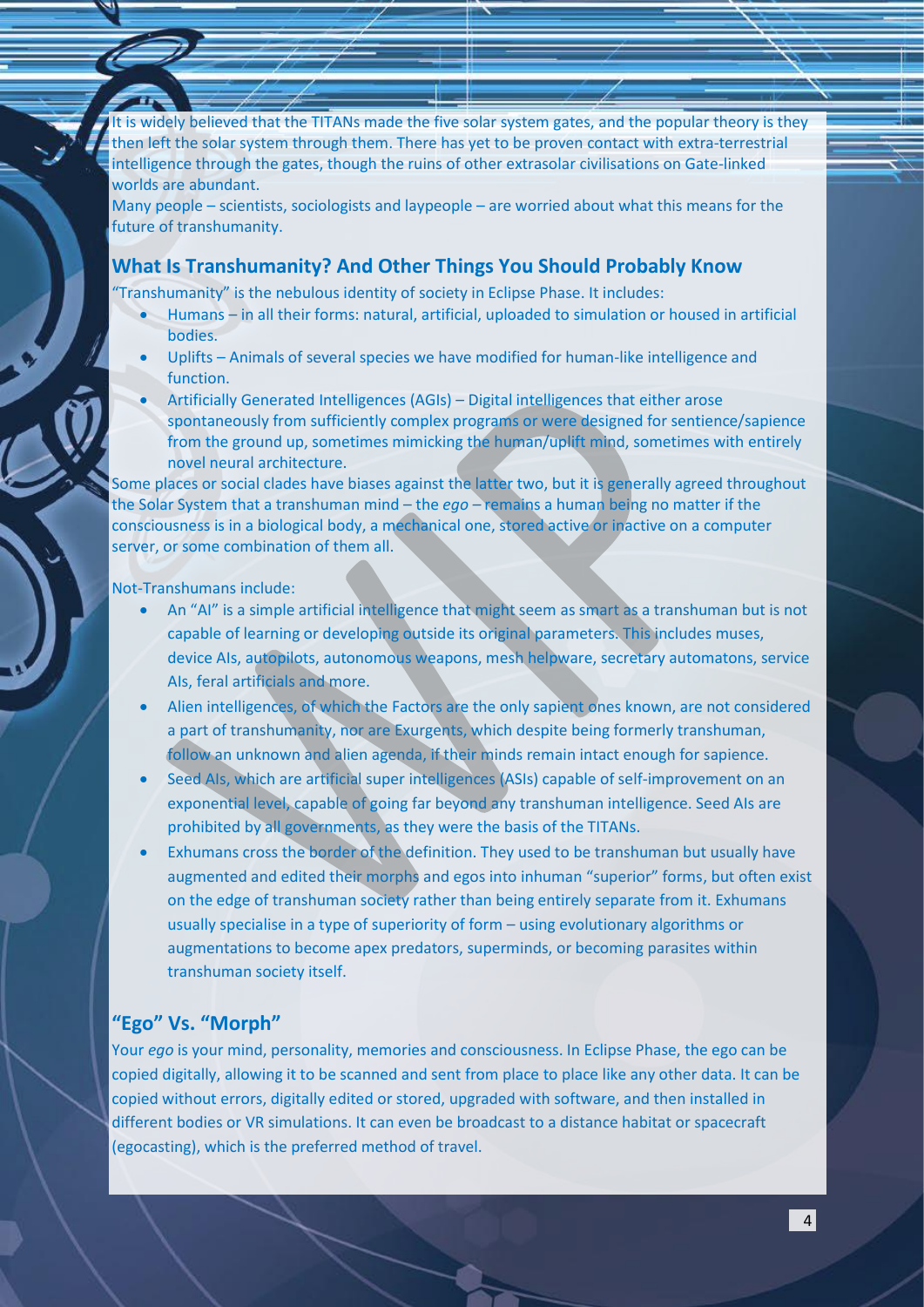Because your ego is digital, the memories and experiences that you have can be copied and pasted into an "Experience Playback" or XP, a snippet of experience that includes the input from the senses, surface thoughts, physical sensations, and emotions.

XP as a media form or art is a huge industry, with XP movies supplanting most traditional cinematography.

A *morph* is a body, either biological (biomorph) or mechanical (synthmorph), but often a mix of both. The difference between a 'robot' and a 'synthmorph' is largely whether it's got a cyberbrain sophisticated enough to hold a transhuman ego in it. Morphs can range from fully-natural humans, to creatures made from alien genomes and cybernetics, to swarms of microbots that rely on cloud computing to house a transhuman mind, to wholly digital simulated bodies (infomorphs).

*Sleeving* is the process of wearing or being installed in a morph. An ego is sleeved in a morph. Sleeving into unusual morphs is at least a bit stressful for most people, which gets worse the further the morph is from their normal form, so most people tend to remain in a morph that abides by the standard humanoid model – two legs, two arms, torso & head – but many different ones are available.

## <span id="page-4-0"></span>**The Mesh**

Is this age's internet. It's designed from the ground up to be wireless so people can use it on the move. Nearly all items are mesh-compatible, from flashlights to fabbers to bots to public surveillance sensors (spimes). Total control of your home and personal devices is a thought-click away for someone with mesh inserts, including augmented-reality overlays. Most transhumans are connected to the mesh constantly, some even streaming their memories and experiences in real-time 'lifelogs'. Often, only important systems are isolated from the mesh. Wifi signals saturate most transhuman habitats and most conveniences or emergency help is a mere signal away, but out on the surfaces of planets and moons or in deep space, becoming isolated and cut off from help is very likely. Social networks have become highly important, with reputation metrics which evaluate your social standing. In some polities, this Rep rating can determine your quality of life and access to goods and services, while other government systems use it to conduct real-time governance polling or even social control of their citizens.

Because of the Mesh's saturation, nearly everybody has a Muse in their mesh inserts – an AI personality who manages things like your devices' settings, your online profiles, your network security settings, and all the boring stuff like your finances, user accounts, filtering and auto-replying to correspondence, mesh searches etc. Each Muse is tailored to their owner's wishes and has built up a vast database of their preferences, so often Muses will handle things without their owners even needing to ask, or fix problems before their owners are aware of them in the first place.

#### <span id="page-4-1"></span>**Egocasting, Forking and Dying In Eclipse Phase**

Eclipse Phase is the kind of setting where being "alive" or "dead" is not a binary state. There are transhumans who "live" entirely on the Mesh, having never technically been born, and there are those who transfer their minds between robotic bodies after their first biological body was 'killed' – yet only extremist bioconservatives would declare them to be "dead" or "just a program". Even for the meat-sacks, 'murder' as we understand it is often merely considered a property offense and ego-deletion is the truly abhorrent crime. Throughout the system people pay 'backup insurance' for their egos, and on death are restored from backup, almost to the minute of death, which sometimes makes last wills and deceased estates very complicated.